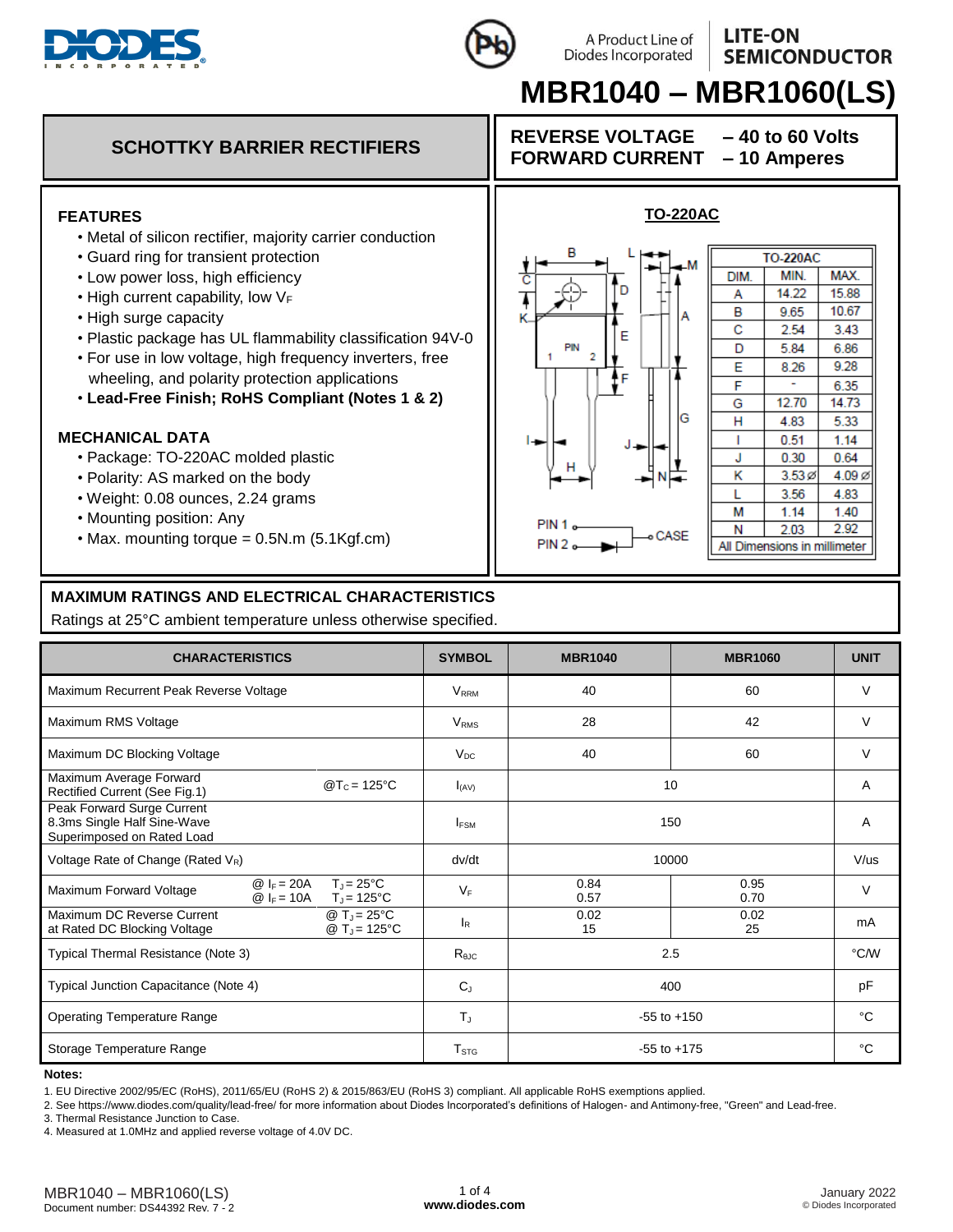

**RATING AND CHARACTERISTIC CURVES MBR1040 – MBR1060**

A Product Line of Diodes Incorporated

### **LITE-ON SEMICONDUCTOR**

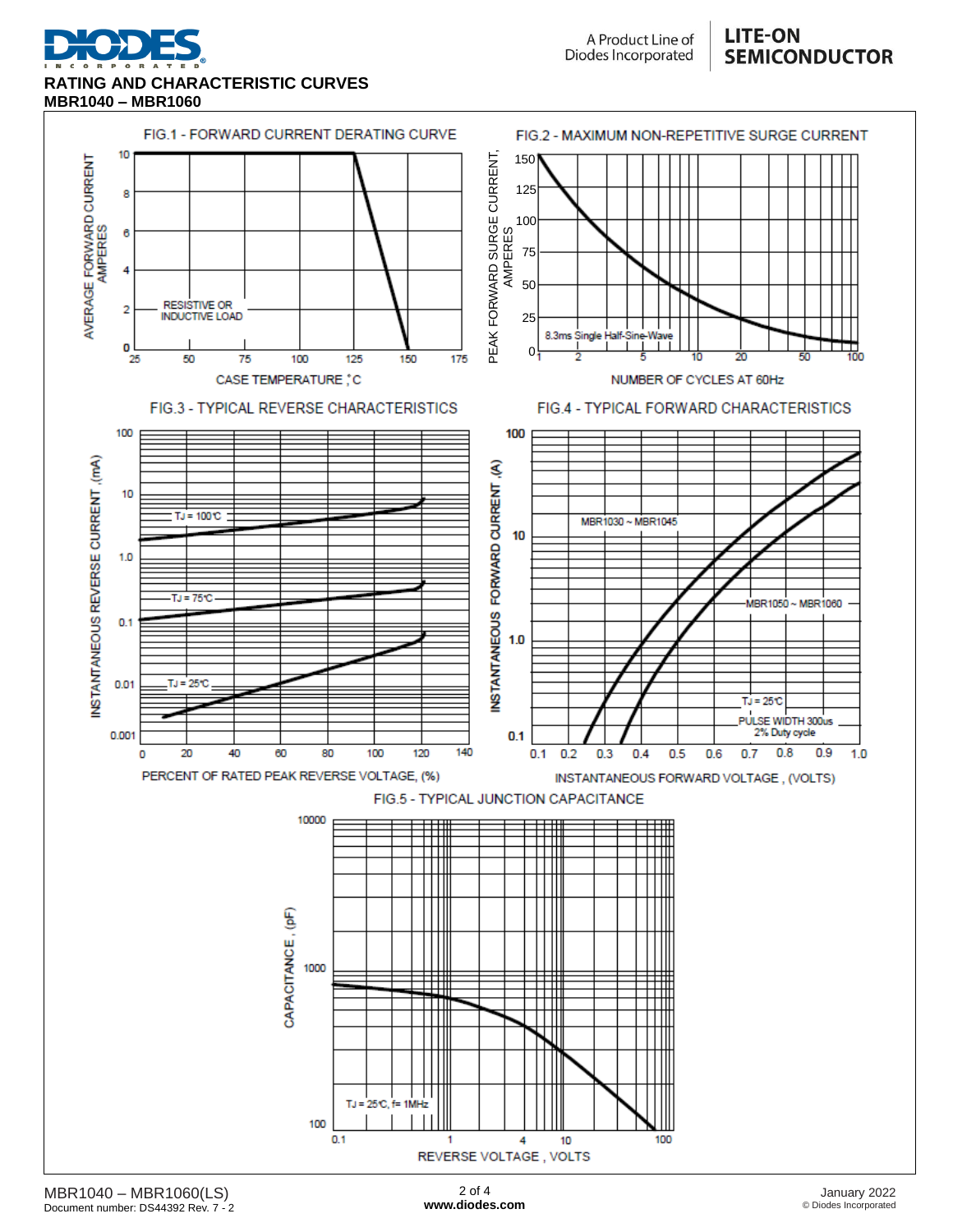

## **LITE-ON SEMICONDUCTOR**

## **Ordering Information:**

| <b>Part Number</b> |       |                 | <b>Packing</b> |                |
|--------------------|-------|-----------------|----------------|----------------|
| <b>Lead Free</b>   | Green | Package         | Qty.           | <b>Carrier</b> |
| <b>MBR1040-LS</b>  | ΝA    | <b>TO-220AC</b> | 50 pcs         | Tube           |
| <b>MBR1060-LS</b>  | ΝA    | <b>TO-220AC</b> | 50 pcs         | Tube           |

# **Marking Information:**